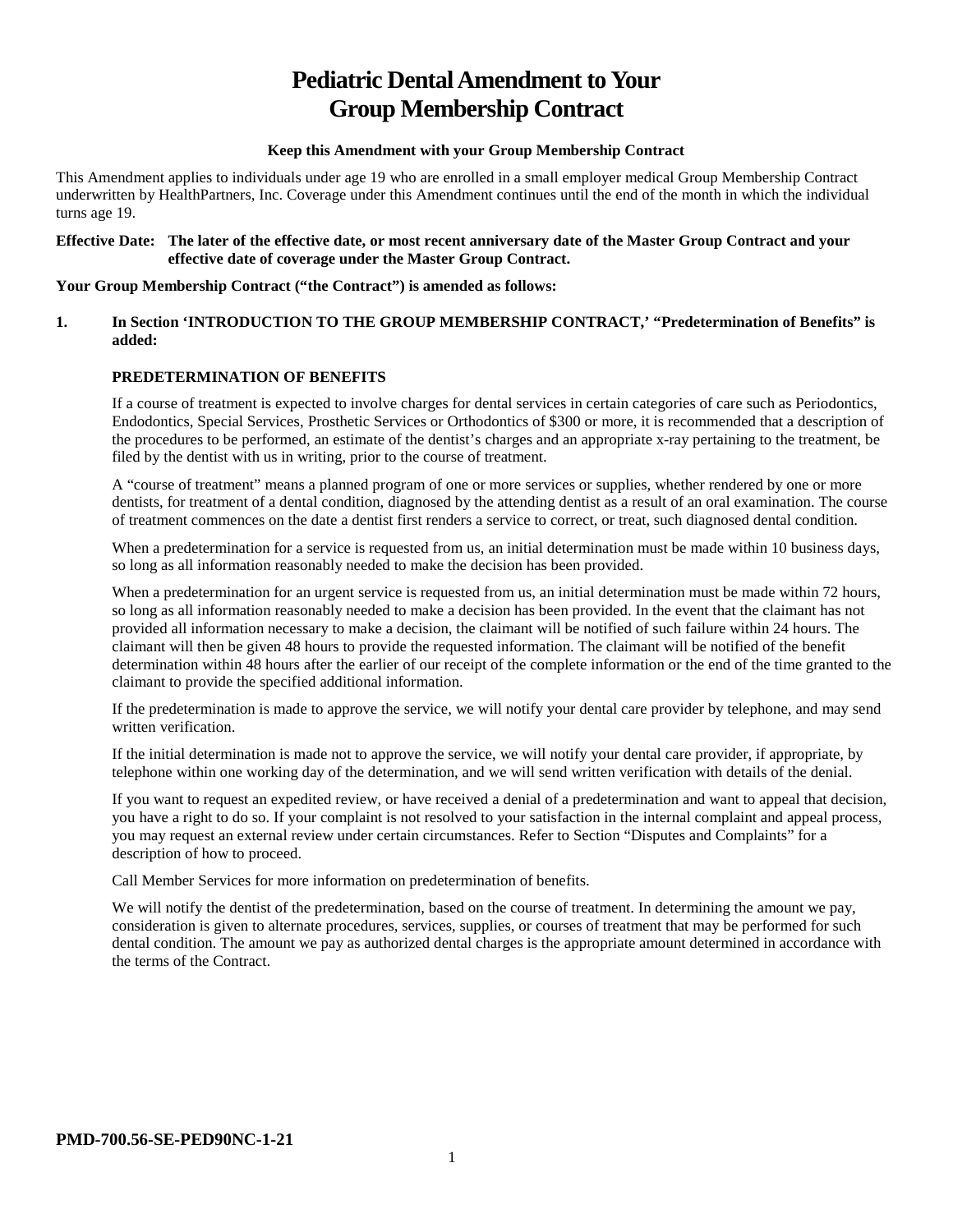If a description of the procedures to be performed, and an estimate of the dentist's charges are not submitted in advance, we reserve the right to make a determination of benefits payable, taking into account alternate procedures, services, supplies or courses of treatment, based on accepted standards of dental practice.

Predetermination for services to be performed is limited to services performed within 90 days from the date such course of treatment was approved by us. Additional services required after 90 days may be submitted in writing, as a new course of treatment, and approved on the same basis as the prior plan.

#### **2. In Section 'DEFINITIONS OF TERMS USED,' the following definitions are added:**

**Clinically Accepted Dental Services.** These are techniques or services, accepted for general use, based on risk/benefit implications (evidence based). Some clinically accepted techniques are approved only for limited use, under specific circumstances.

**Consultations**. These are diagnostic services provided by a dentist or dental specialist other than the practitioner who is providing treatment.

**Cosmetic Care.** These are dental services to improve appearance, without treatment of a related illness or injury.

**Customary Restorative Materials.** These are amalgam (silver fillings), glass ionomer and intraorally cured acrylic resin and resin-based composite materials (white fillings).

**Date of Service.** This is generally the date the dental service is performed. For prosthetic, or other special restorative procedures, the date of service is the date impressions were made for final working models. For endodontic procedures, date of service is the date on which the root canal was first entered for the purpose of canal preparation.

**Dentally Necessary.** This is care which is limited to diagnostic examination, treatment, and the use of dental equipment and appliances and which is required to prevent deterioration of dental health, or to restore dental function. The member's general health condition must permit the necessary procedure(s). Decisions about dental necessity are made by HealthPartners' dental directors or their designees.

**Dentist.** This is a professionally degreed doctor of dental surgery or dental medicine who lawfully performs a dental service in strict accordance with governmental licensing privileges and limitations.

**Elective Procedures.** These are procedures which are available to patients but which are not dentally necessary.

**Emergency Dental Care.** These are services for an acute dental condition that would lead a prudent layperson to reasonably expect that the absence of immediate care would result in serious impairment to the dentition or would place the person's oral health in serious jeopardy.

**Endodontics.** This is the treatment of diseases of the dental pulp. Endodontics includes root canal therapy, pulp capping procedures, apexification and periapical procedures associated with root canal treatment.

**Medically Necessary Orthodontic Services.** These are comprehensive medically necessary services covered for pediatric dental members who have a severe handicapping malocclusion related to a medical condition resulting from congenital, craniofacial or dentofacial malformations involving the teeth and requiring reconstructive surgical correction in addition to orthodontic services.

**Oral Surgery.** This is routine surgery involving teeth or alveolar bone, including extraction and alveolectomy. Oral surgery may include other oral treatment and surgery, if a dentist considers it dentally necessary. Oral surgery does not include orthodontia, orthognathic surgery, and placement of dental implants or surgical care that is necessary because of a medical condition.

**Orthodontics.** This is medically necessary dental care for the correction of severe handicapping malocclusion of teeth using appliances and techniques that alter the position of teeth in the jaws.

**Orthognathic Surgery.** This is oral surgery to alter the position of the jaw bones.

**Periodontics.** This is non-surgical and surgical treatment of diseases of the gingiva (gums) and bone supporting the teeth.

**Prosthetic Services.** These are services to replace missing teeth; including the prescribing, repair, construction, replacement and fitting of fixed bridges and full or partial removable dentures.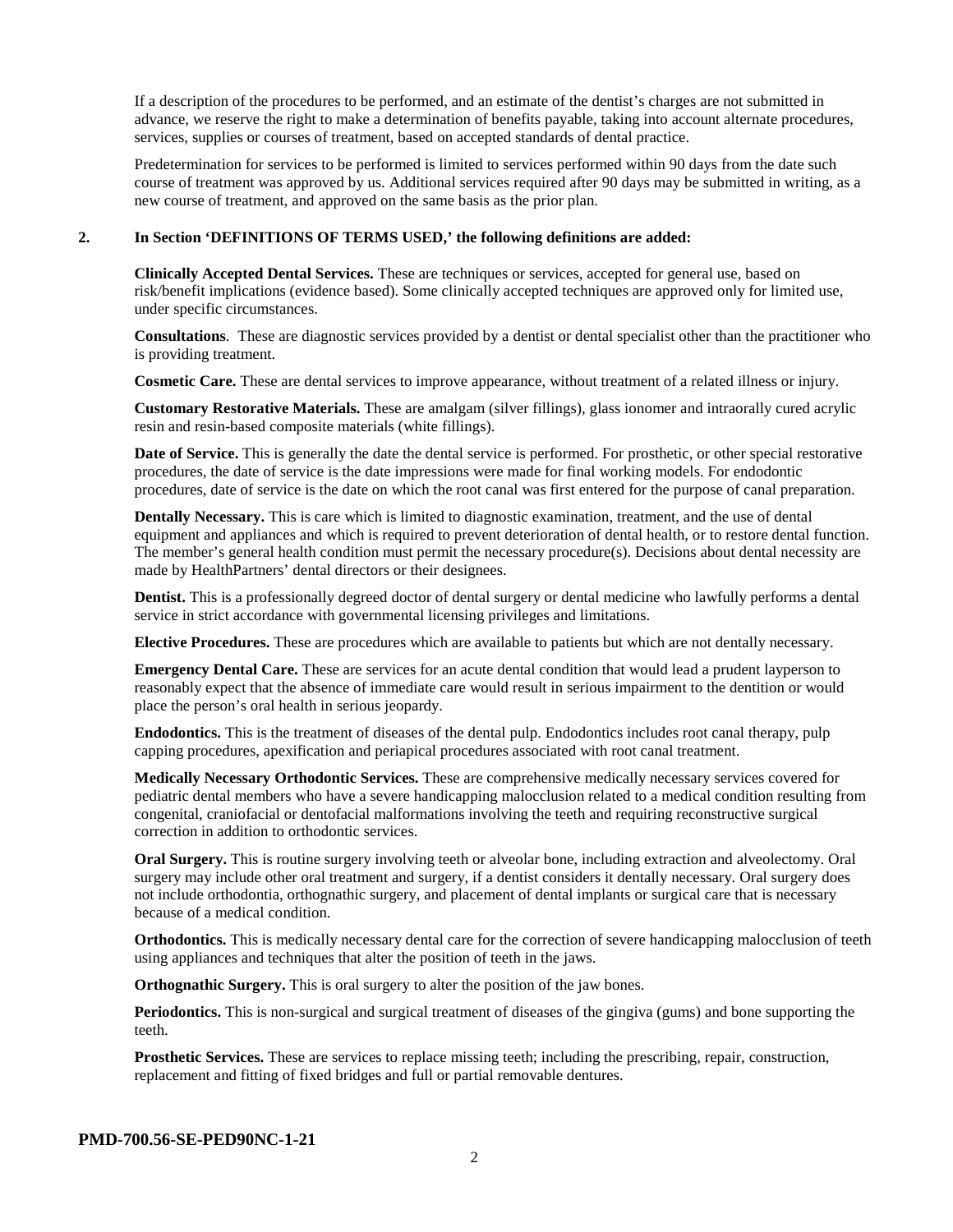## **3. The following are added to Section "SERVICES NOT COVERED," and apply only to Pediatric Dental benefits:**

- Treatment, procedures or services which are not dentally necessary and/or which are primarily educational in nature or for the vocation, comfort, convenience, appearance or recreation of the member.
- The treatment of conditions which foreseeable result from excluded services.
- For Network Benefits, treatment, procedures or services which are not provided by a network dentist or other authorized provider or are not authorized by us.
- Dental services or supplies which are performed primarily for cosmetic purposes or for the purpose of improving the appearance of your teeth. This includes tooth whitening, tooth bonding and veneers that cover the teeth. This exclusion does not apply to services for reconstructive surgery. However, to the extent that these reconstructive surgery services are paid as medical services under the Contract, they are not covered as Pediatric Dental services.
- Hospitalization or other facility charges.
- Local anesthesia or use of electronic analgesia billed as a separate procedure is not covered. Inhaled nitrous oxide is not covered. General anesthesia and intravenous sedation are not covered except as indicated in this Amendment.
- Orthodontic services, except as provided in this Amendment.
- Orthognathic surgery (surgery to reposition the jaws).
- Services which are elective, investigative, experimental or not otherwise clinically accepted.
- Procedures, appliances or restorations that are necessary to alter, restore or maintain occlusion, including but not limited to: increasing vertical dimension, replacing or stabilizing tooth structure lost by attrition (including chipping or fractures), or erosion or realigning teeth, except as covered orthodontic services provided in this Amendment. Mandibular orthopedic appliances and bite planes are also not covered.
- Procedures, appliances (other than occlusal guards, as indicated in this Amendment) or restorations for the prevention of bruxism (grinding of teeth) or clenching.
- Services for the following items:
	- o replacement of any missing, lost or stolen dental or implant-supported prosthesis. replacement or repair of orthodontic appliances.
	- o replacement of orthodontic appliances due to non-compliance.
- Services related to a prosthetic or special restorative appliance which was installed or delivered more than 60 days after termination of coverage.
- Diagnostic testing that is performed and billed as a separate procedure such as collection of microorganisms for culture, viral cultures, genetic testing for susceptibility or oral disease and caries susceptibility tests. This includes all oral pathology and laboratory testing charges.
- For non-network coverage, dental services related to the replacement of any teeth missing prior to the member's effective date under this Amendment.
- Dental services, supplies and devices not expressly covered as a benefit under this Amendment.
- Prescription drugs and medications prescribed by a dentist. This includes gingival irrigation.
- Services provided to the member which the member is not required to pay.
- The portion of a billed charge for an otherwise covered service by a non-network provider, which is in excess of our maximum amount allowed. We also do not cover charges or a portion of a charge which is either a duplicate charge for a service or charges for a duplicate service.
- Services for injury or illness either (a) arising out of an injury in the course of employment and subject to workers' compensation or similar law; or (b) for which benefits are payable without regard to fault, under coverage statutorily required to be contained in any motor vehicle or other liability insurance policy or equivalent self-insurance; or (c) for which benefits are payable under another policy of accident and health insurance, Medicare or any other governmental program.
- Except where expressly addressed in this Amendment, when multiple, acceptable treatment options exist related to a specific dental problem, we will provide benefits based upon the least costly alternative treatment. This includes inlay restorations paid as corresponding amalgam restorations.
- Services covered under the patient's medical plan, except to the extent not covered under the patient's medical plan.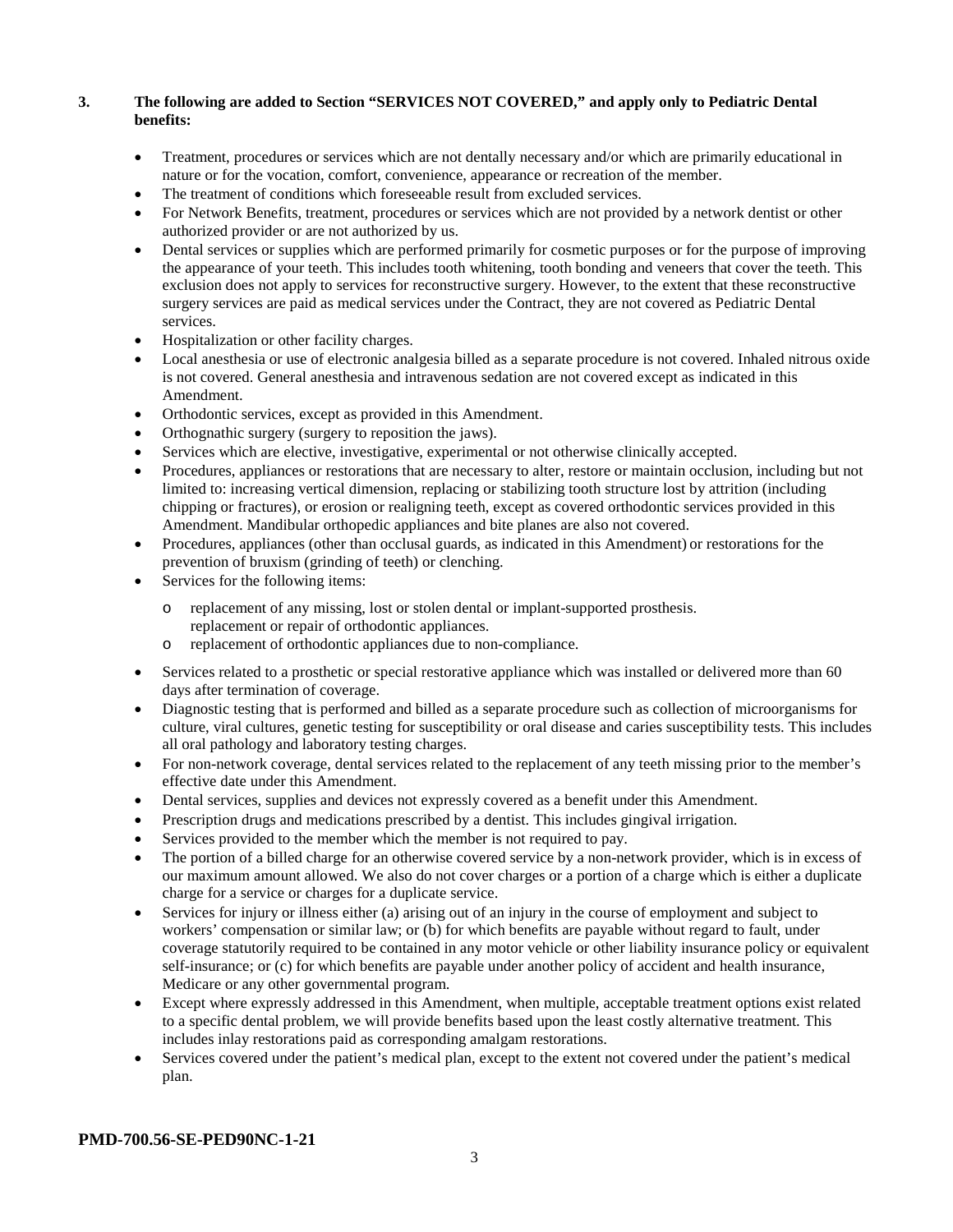- Additional charges for office visits that occur after regularly scheduled hours, missed appointments or appointments cancelled on short notice.
- Onlays, veneers or partial crowns fabricated from extraorally cured composite resin or porcelain.
- Periodontal splinting.
- Athletic mouthguards.
- Charges for infection control, sterilization and waste disposal.
- Charges for sales tax.
- Treatment, procedures, or services or drugs which are provided when you are not covered under this Amendment.
- Cone beam CT capture and interpretation.
- Harvest of bone for use in autogenous grafting procedure.
- Charges for maxillofacial prosthetics.
- Charges for case presentations for treatment planning or behavioral management.
- Charges for enamel microabrasion, odontoplasty and pulpal regeneration.
- Charges for surgical procedures for isolation of a tooth with a rubber dam.
- Non-intravenous conscious sedation and drugs to treat anxiety or pain.
- Charges for endodontic endosseous implants.
- Charges for intentional reimplantation (including necessary splinting).
- Charges for canal preparation and fitting of preformed dowel or post.
- Charges for temporary crowns for fractured teeth.
- Charges for interim or custom abutments for implants.
- Charges for rebonding, recementing and repair of fixed retainers.
- Charges for surgical placement of a temporary anchorage device.
- Charges for autogenous or nonautogenous osseous, osteoperiosteal or cartilage graft of the mandible or maxilla.
- Charges for anatomical crown exposure.
- Interim prostheses.
- Connector bars, stress breakers and precision attachments.
- Provisional pontics, crowns and retainer crowns.
- Copings.
- Oral hygiene instruction.
- Removal of fixed space maintainers.
- Hospital, home and extended care facility visits by dental providers.
- Gold foil restorations.
- Treatment for correction of malocclusion of teeth and associated dental and facial disharmonies, and posttreatment retainers, when treatment is not medically necessary.
- Maxillofacial MRI, maxillofacial ultrasound and sialoendoscopy capture and interpretation.
- Post processing of image or image sets.
- Caries risk assessment and documentation.
- Charges for unspecified procedures.
- Charges for the placement of a restorative foundation for an indirect restoration.
- Charges for periradicular services and bone grafts or other material used in conjunction with periradicular surgery.
- Non-dental administrative fees and charges including, but not limited to dental record preparation, and interest charges.
- Services related to the diagnosis and treatment of Temporomandibular Joint Dysfunction (TMD).

### **4. The Benefits Chart is expanded to include the following:**

## **Pediatric Dental Benefits Chart**

**The Contract covers Preventive and Diagnostic Services, Basic, Special, Prosthetic and medically necessary Orthodontia Services only, for members under age 19.**

**HealthPartners agrees to cover the dental services described below. This Benefits Chart describes the level of payment that applies for each of the covered services. To be covered, dental services or items described below must be medically or dentally necessary. The date of service must be while you are enrolled in the plan.**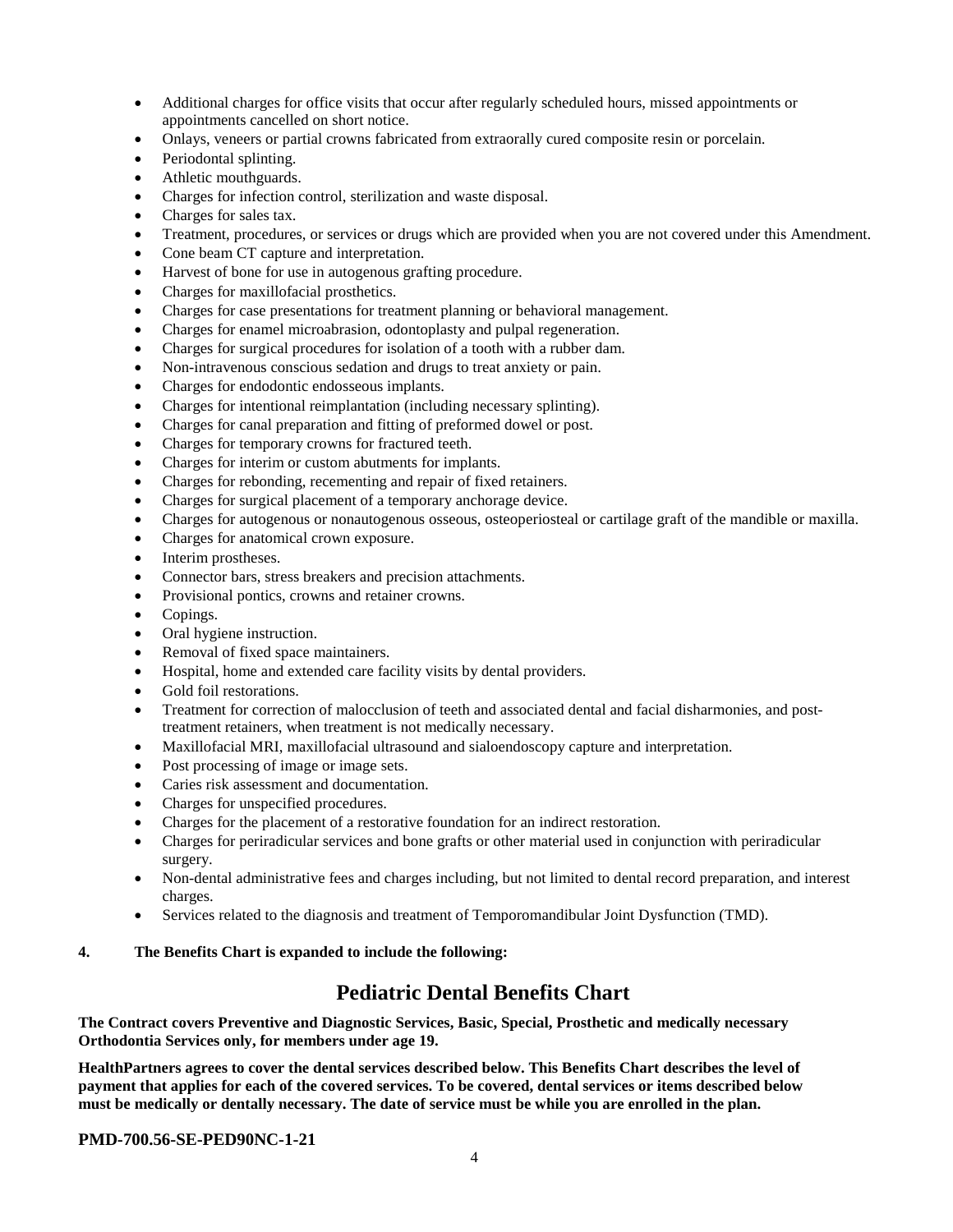**Coverage for eligible services is subject to the exclusions, limitations and other conditions of this Amendment.**

**This dental plan allows you to choose, at any time, dentists within the dental network (Network Benefits), or dentists outside of the network (Non-Network Benefits).**

**The amount that we pay for covered services is listed below. The member is responsible for the specified dollar amount and/or percentage of charges that we do not pay. Coverage may vary according to your network selection.**

**Network Benefits are underwritten by HealthPartners, Inc.. Non-Network Benefits are underwritten by HealthPartners Insurance Company.**

**When you use Non-Network providers, benefits are substantially reduced and you will likely incur significantly higher out-of-pocket expenses. A Non-Network provider does not usually have an agreement with HealthPartners to provide services at a discounted fee. In addition, Non-Network Benefits are restricted to the usual and customary amount under the definition of "Charge". The usual and customary amount can be significantly lower than a Non-Network provider's billed charges. If the Non-Network provider's billed charges are over the usual and customary amount, you pay the difference, in addition to any required deductible, copayment and/or coinsurance, and these charges do not apply to the out-of-pocket limit.**

**This plan is subject to plan and benefit changes required to maintain compliance with federal and state law. This includes, but is not limited to, benefit changes required to maintain a certain actuarial value or metal level. We may also change your deductible, coinsurance and out-of-pocket limit values on an annual basis to reflect cost of living increases.**

**These definitions apply to this Amendment.**

| <b>Calendar Year:</b>  | This is the 12-month period beginning 12:01 A.M. Central Time, on January 1, and<br>ending 12:00 A.M. Central Time of the next following December 31.                                                                                                                                                                                                                                                                                                                                                                                                                                                                                                                                                                                                                                                                                                                                                                                                                               |
|------------------------|-------------------------------------------------------------------------------------------------------------------------------------------------------------------------------------------------------------------------------------------------------------------------------------------------------------------------------------------------------------------------------------------------------------------------------------------------------------------------------------------------------------------------------------------------------------------------------------------------------------------------------------------------------------------------------------------------------------------------------------------------------------------------------------------------------------------------------------------------------------------------------------------------------------------------------------------------------------------------------------|
| Charge:                | For covered services delivered by participating network providers, this is the<br>provider's discounted charge for a given dental/surgical service, procedure or item,<br>which network providers have agreed to accept as payment in full.                                                                                                                                                                                                                                                                                                                                                                                                                                                                                                                                                                                                                                                                                                                                         |
|                        | For covered services delivered by non-network providers, this is the provider's charge<br>for a given dental/surgical service, procedure or item, up to our maximum amount<br>allowed for that service, procedure or item.                                                                                                                                                                                                                                                                                                                                                                                                                                                                                                                                                                                                                                                                                                                                                          |
|                        | Our maximum amount allowed is based on the usual and customary charge for a given<br>dental/surgical service, procedure or item. It is consistent with the charge of other<br>providers of a given service or item in the same region. You must pay for any charges<br>above the maximum amount allowed, and they do not apply to the out-of-pocket limit.                                                                                                                                                                                                                                                                                                                                                                                                                                                                                                                                                                                                                          |
|                        | To be covered, a charge must be incurred on or after the member's effective date and<br>on or before the termination date. For participating network provider charges, the<br>amount of the copayment or coinsurance, or the amount applied to the deductible, is<br>based on the agreed fee applicable to the network provider, or a reasonable estimate of<br>the cost according to a fee schedule equivalent. For non-network provider charges, the<br>amount considered as a copayment or coinsurance, or the amount applied to the<br>deductible, is based on the lesser of the billed charge and our maximum amount<br>allowed.                                                                                                                                                                                                                                                                                                                                               |
| Copayment/Coinsurance: | The specified dollar amount, or percentage, of charges incurred for covered services,<br>which we do not pay, but which a member must pay, each time a member receives<br>certain dental services, procedures or items. Our payment for those covered services or<br>items begins after the copayment or coinsurance is satisfied. Covered services or items<br>requiring a copayment or coinsurance are specified in this Benefits Chart. For<br>participating network provider charges, the amount considered as a copayment or<br>coinsurance is based on the agreed fee applicable to the network provider, or a<br>reasonable estimate of the cost according to a fee schedule equivalent. For non-<br>network provider charges, the amount considered as a copayment or coinsurance is<br>based on the lesser of the billed charge and our maximum amount allowed. A<br>copayment or coinsurance is due at the time a service is rendered, or when billed by<br>the provider. |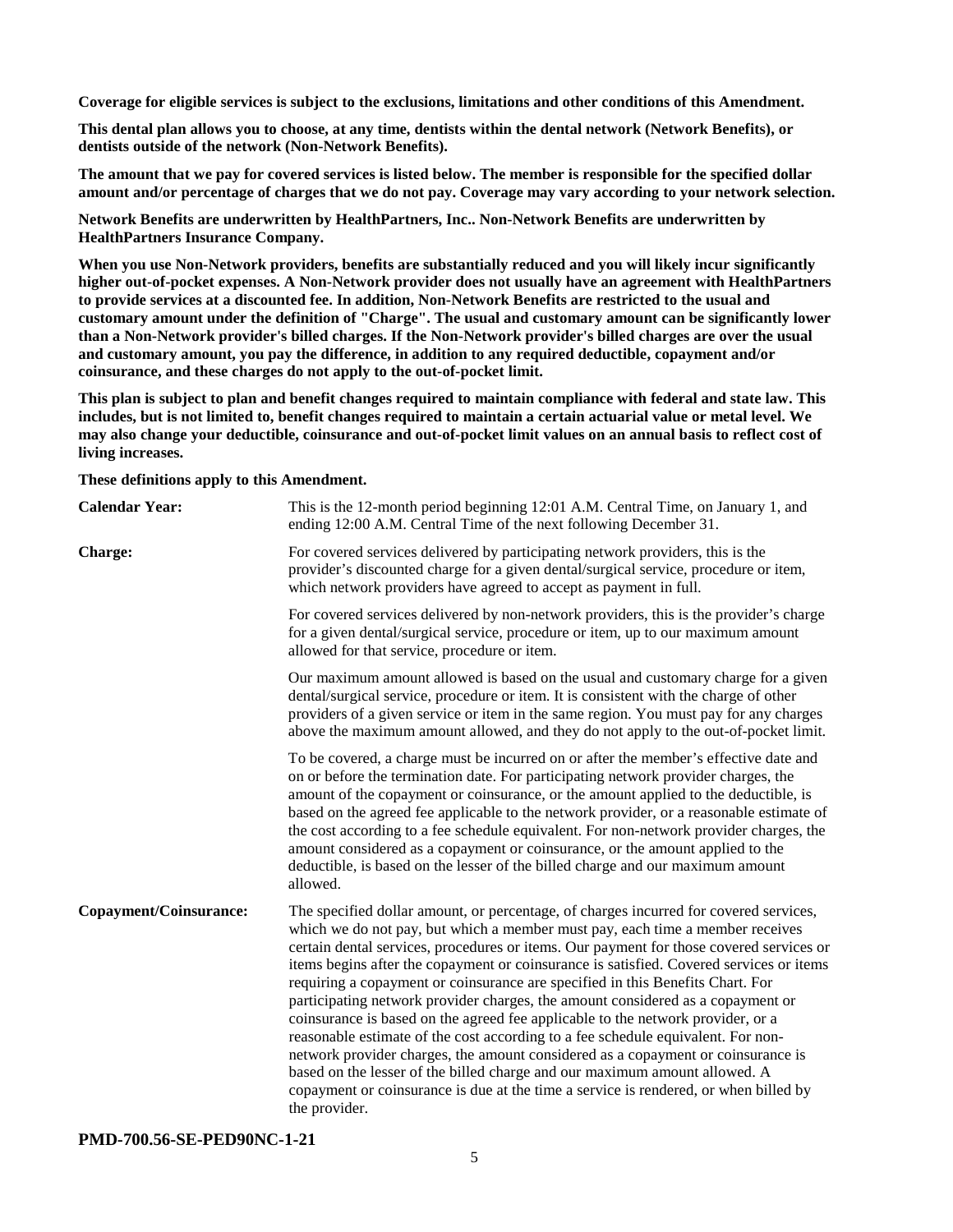| Deductible:                    | The specified dollar amount of charges incurred for covered services, which we do not<br>pay, but a member or a family has to pay first in a calendar year. Our payment for<br>those services or items begins after the deductible is satisfied. Your plan has an<br>embedded deductible. This means once a member meets the individual deductible, the<br>plan begins paying benefits for that person. If two or more members of the family meet<br>the family deductible, the plan begins paying benefits for all members of the family,<br>regardless of whether each member has met the individual deductible. However, a<br>member may not contribute more than the individual deductible towards the family<br>deductible. The amount of the charges that apply to the deductible are based on (1) the<br>agreed fee applicable to the network provider, or a reasonable estimate of the cost<br>according to a fee schedule equivalent; or (2) the lesser of the billed charge and our<br>maximum amount allowed for the non-network provider. This Benefits Chart indicates<br>which covered services are not subject to the deductible. |
|--------------------------------|--------------------------------------------------------------------------------------------------------------------------------------------------------------------------------------------------------------------------------------------------------------------------------------------------------------------------------------------------------------------------------------------------------------------------------------------------------------------------------------------------------------------------------------------------------------------------------------------------------------------------------------------------------------------------------------------------------------------------------------------------------------------------------------------------------------------------------------------------------------------------------------------------------------------------------------------------------------------------------------------------------------------------------------------------------------------------------------------------------------------------------------------------|
| <b>Out-of-Pocket Expenses:</b> | You pay the specified copayments/coinsurance and deductibles applicable for<br>particular services, subject to the out-of-pocket limit described below. These amounts<br>are in addition to the monthly premium payments.                                                                                                                                                                                                                                                                                                                                                                                                                                                                                                                                                                                                                                                                                                                                                                                                                                                                                                                        |
| <b>Out-of-Pocket Limit:</b>    | You pay the copayments/coinsurance and deductibles for covered services, to the individual<br>or family out-of-pocket limit. Thereafter we cover 100% of charges incurred for all other<br>covered services, for the rest of the calendar year. You pay amounts greater than the out-of-<br>pocket limits if any benefit maximums are exceeded.                                                                                                                                                                                                                                                                                                                                                                                                                                                                                                                                                                                                                                                                                                                                                                                                  |
|                                | Non-Network Benefits above the maximum amount allowed (see definition of "charge"<br>above) do not apply to the out-of-pocket limit.                                                                                                                                                                                                                                                                                                                                                                                                                                                                                                                                                                                                                                                                                                                                                                                                                                                                                                                                                                                                             |
|                                | You are responsible to keep track of the out-of-pocket expenses. Contact Member Services<br>for assistance in determining the amount paid by the member for specific eligible services<br>received. Claims for reimbursement under the out-of-pocket limit provisions are subject to<br>the same time limits and provisions described under the "Claims Provisions" section of the<br>Contract.                                                                                                                                                                                                                                                                                                                                                                                                                                                                                                                                                                                                                                                                                                                                                  |

## **Limits shown below are combined under your Network Benefits and Non-Network Benefits.**

## **Individual Calendar Year Deductible**

| <b>Network Benefits</b>                                                                    | <b>Non-Network Benefits</b>                                                                    |
|--------------------------------------------------------------------------------------------|------------------------------------------------------------------------------------------------|
| See your Network Benefits individual deductible<br>under your Medical Plan Benefits Chart. | See your Non-Network Benefits individual<br>deductible under your Medical Plan Benefits Chart. |

## **Family Calendar Year Deductible**

| <b>Network Benefits</b>                                                                | <b>Non-Network Benefits</b>                                                                |
|----------------------------------------------------------------------------------------|--------------------------------------------------------------------------------------------|
| See your Network Benefits family deductible under<br>vour Medical Plan Benefits Chart. | See your Non-Network Benefits family deductible<br>under your Medical Plan Benefits Chart. |

### **Individual Calendar Year Out-of-Pocket Limit**

| <b>Network Benefits</b>                                                                                 | <b>Non-Network Benefits</b>                                                                               |
|---------------------------------------------------------------------------------------------------------|-----------------------------------------------------------------------------------------------------------|
| See your Network Benefits individual out-of-<br>pocket limit under your Medical Plan Benefits<br>Chart. | See your Non-Network Benefits individual<br>out-of-pocket limit under yourMedical Plan<br>Benefits Chart. |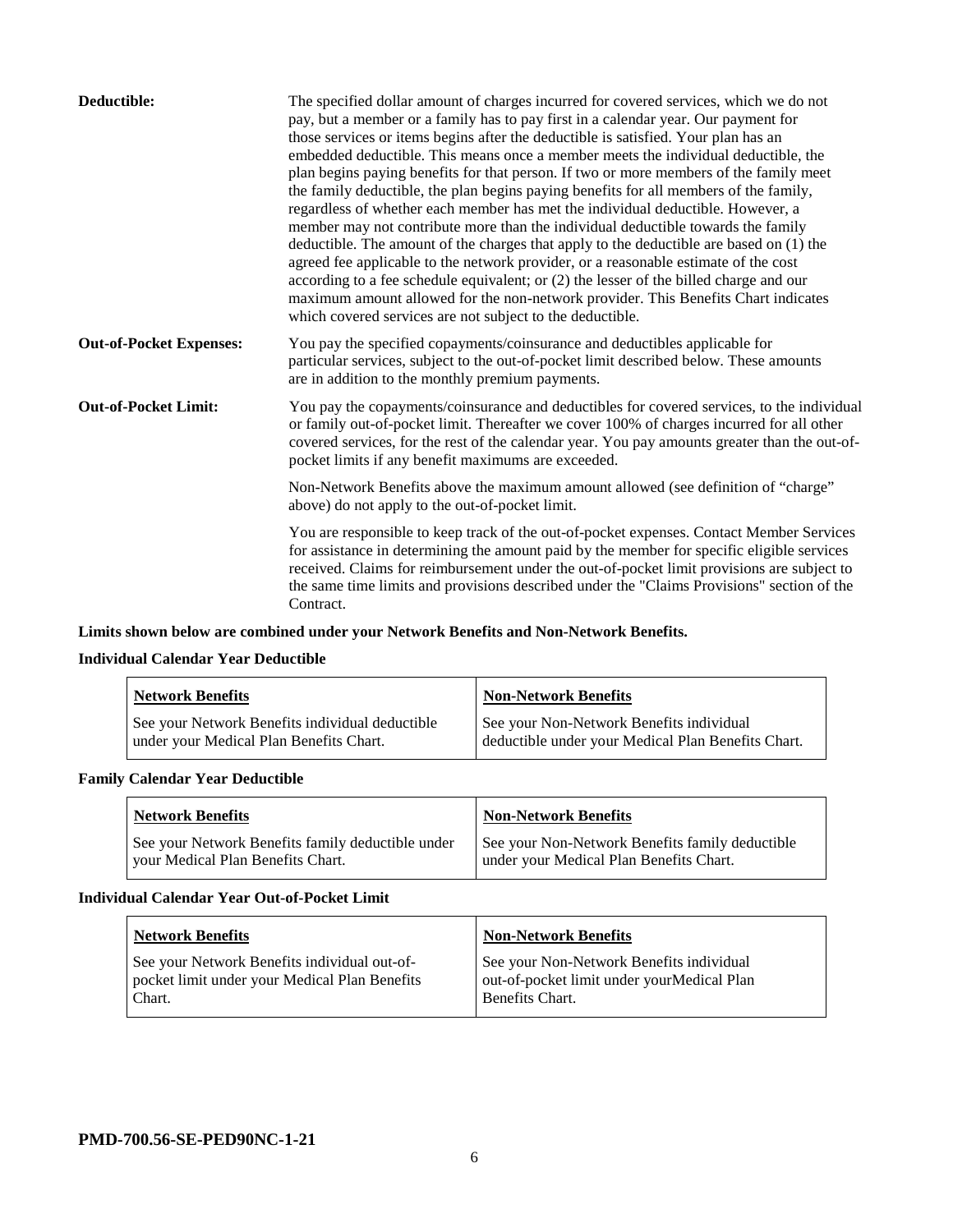| <b>Network Benefits</b>                      | <b>Non-Network Benefits</b>                  |
|----------------------------------------------|----------------------------------------------|
| See your Network Benefits family out-of-     | See your Non-Network Benefits family out-of- |
| pocket limit under yourMedical Plan Benefits | pocket limit under yourMedical Plan Benefits |
| Chart.                                       | Chart.                                       |

## **PREVENTIVE AND DIAGNOSTIC SERVICES**

#### **Covered Services:**

We cover the following preventive and diagnostic services, with certain limitations which are listed below.

#### **Routine dental care examinations for new and existing patients**

| <b>Network Benefits</b>                                               | <b>Non-Network Benefits</b>                                          |
|-----------------------------------------------------------------------|----------------------------------------------------------------------|
| 100% of the charges incurred, limited to twice each<br>calendar year. | 50% of the charges incurred, limited to twice each<br>calendar year. |

#### **Dental cleaning (prophylaxis or periodontal maintenance cleaning)**

| <b>Network Benefits</b>                                               | <b>Non-Network Benefits</b>                                          |
|-----------------------------------------------------------------------|----------------------------------------------------------------------|
| 100% of the charges incurred, limited to twice each<br>calendar year. | 50% of the charges incurred, limited to twice each<br>calendar year. |

#### **Professionally applied topical fluoride (other than silver diamine fluoride)**

| Network Benefits                                                      | Non-Network Benefits                                                  |
|-----------------------------------------------------------------------|-----------------------------------------------------------------------|
| 100% of the charges incurred, limited to twice each<br>calendar year. | 150% of the charges incurred, limited to twice each<br>calendar year. |

## **Silver diamine fluoride**

| <b>Network Benefits</b>                                                         | <b>Non-Network Benefits</b>                                                    |
|---------------------------------------------------------------------------------|--------------------------------------------------------------------------------|
| 100% of the charges incurred, limited to twice per<br>tooth each calendar year. | 50% of the charges incurred, limited to twice per tooth<br>each calendar year. |

#### **Pit and Fissure sealant application and preventive resin restoration**

| <b>Network Benefits</b>                                                                                                        | <b>Non-Network Benefits</b>                                                                                                   |
|--------------------------------------------------------------------------------------------------------------------------------|-------------------------------------------------------------------------------------------------------------------------------|
| 100% of the charges incurred, limited to one<br>application per tooth per 36-month period, for<br>unrestored permanent molars. | 50% of the charges incurred, limited to one application<br>per tooth per 36-month period, for unrestored permanent<br>molars. |

#### **Bitewing x-rays**

| Network Benefits                                                      | <b>Non-Network Benefits</b>                                          |
|-----------------------------------------------------------------------|----------------------------------------------------------------------|
| 100% of the charges incurred, limited to twice each<br>calendar year. | 50% of the charges incurred, limited to twice each<br>calendar year. |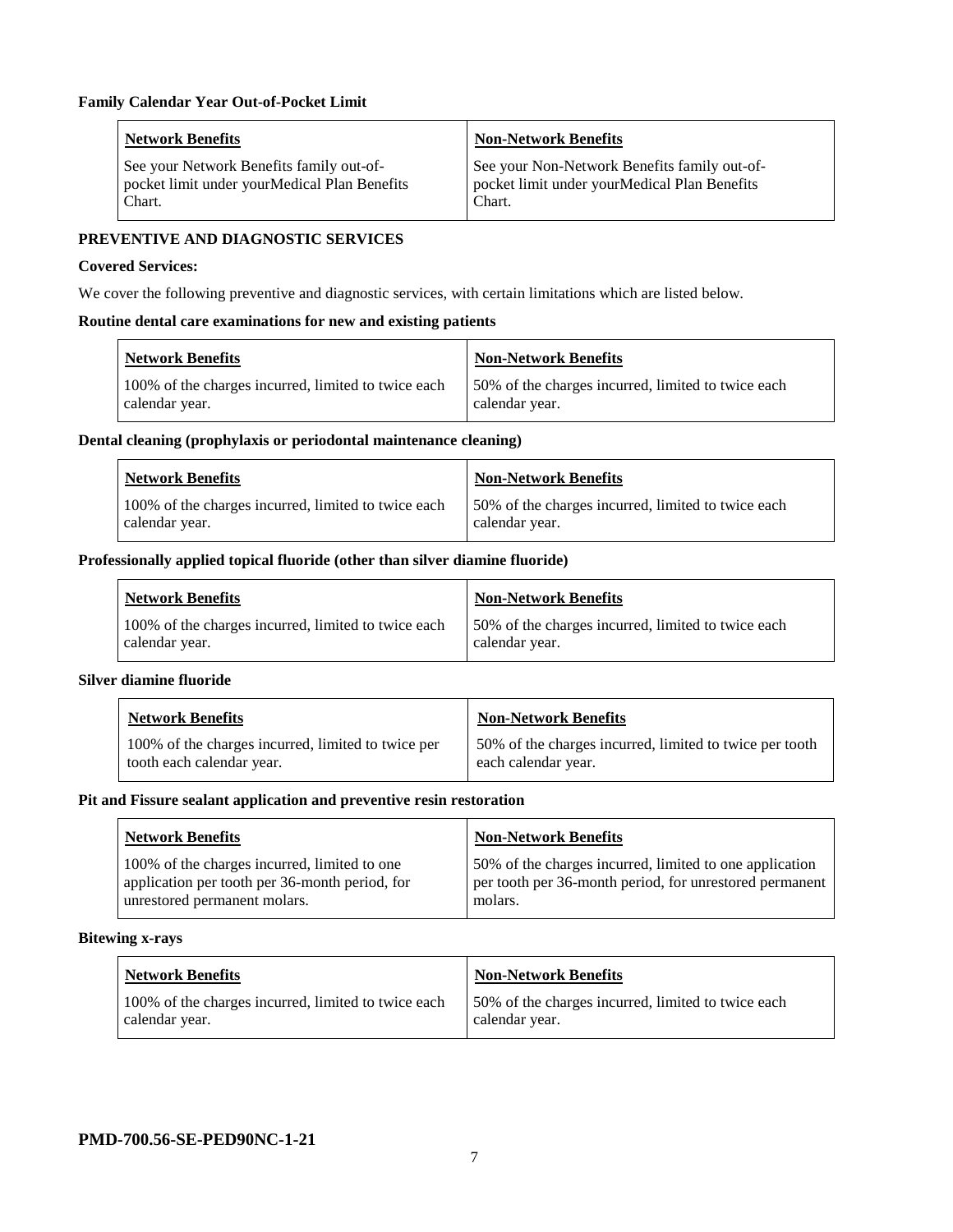#### **Full mouth or panoramic x-rays**

| <b>Network Benefits</b>                             | Non-Network Benefits                                     |
|-----------------------------------------------------|----------------------------------------------------------|
| 100% of the charges incurred, limited to once every | 50% of the charges incurred, limited to once every sixty |
| sixty months.                                       | months.                                                  |

#### **Other x-rays, except as provided in connection with orthodontic diagnostic procedures and treatment**

| <b>Network Benefits</b>       | <b>Non-Network Benefits</b>  |
|-------------------------------|------------------------------|
| 100% of the charges incurred. | 50% of the charges incurred. |

### **Space maintainers (fixed or removable appliances designed to prevent adjacent and opposing teeth from moving)**

| <b>Network Benefits</b>                              | <b>Non-Network Benefits</b>                         |
|------------------------------------------------------|-----------------------------------------------------|
| 100% of the charges incurred for lost primary teeth. | 50% of the charges incurred for lost primary teeth. |

#### **Evaluations that are not routine and periodic, including: problem-focused evaluations (either limited or detailed and extensive), periodontal evaluations, and evaluations for members under the age of 3 which include counseling with the primary caregiver**

| <b>Network Benefits</b>       | <b>Non-Network Benefits</b>  |
|-------------------------------|------------------------------|
| 100% of the charges incurred. | 50% of the charges incurred. |

#### **Screening or assessments of a patient**

| <b>Network Benefits</b>                                               | <b>Non-Network Benefits</b>                                          |
|-----------------------------------------------------------------------|----------------------------------------------------------------------|
| 100% of the charges incurred, limited to twice each<br>calendar year. | 50% of the charges incurred, limited to twice each<br>calendar year. |

### **Not Covered:**

- Diagnostic testing that is performed and billed as a separate procedure such as collection of microorganisms for culture, viral cultures, genetic testing for susceptibility or oral disease and caries susceptibility tests. This includes all oral pathology and laboratory testing charges.
- Additional charges for office visits that occur after regularly scheduled hours, office visits for observation, missed appointments or appointments cancelled on short notice.
- Cone beam CT capture and interpretation.
- Oral hygiene instruction.
- Removal of fixed space maintainers.
- Hospital, home and extended care facility visits by dental providers.
- Maxillofacial MRI, maxillofacial ultrasound and sialoendoscopy capture and interpretation.
- Post processing of image or image sets.
- Caries risk assessment and documentation.
- Charges for unspecified procedures.
- See "Services Not Covered" in item 3. of this Amendment.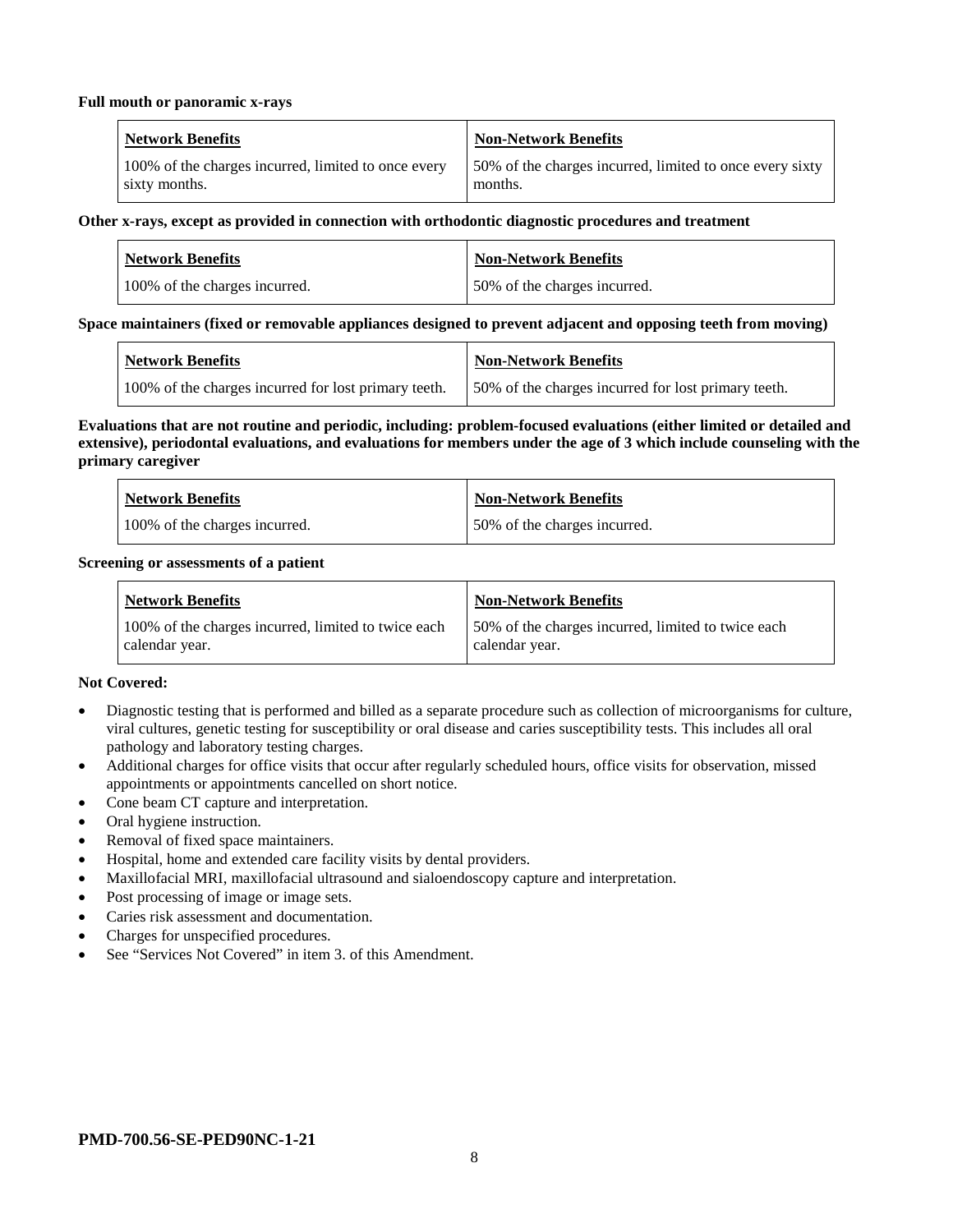#### **BASIC SERVICES**

#### **Covered Services:**

We cover the following services:

### *Basic I Services*

## **Consultations**

| <b>Network Benefits</b>      | <b>Non-Network Benefits</b>  |
|------------------------------|------------------------------|
| 90% of the charges incurred. | 50% of the charges incurred. |

#### **Emergency treatment for relief of pain**

| <b>Network Benefits</b>       | <b>Non-Network Benefits</b>  |
|-------------------------------|------------------------------|
| 190% of the charges incurred. | 50% of the charges incurred. |

**Regular restorative services (fillings) other than posterior composites. Restorations using customary restorative materials and stainless steel crowns are covered, when dentally necessary due to loss of tooth structure as a result of tooth decay or fracture.**

| <b>Network Benefits</b>        | <b>Non-Network Benefits</b>  |
|--------------------------------|------------------------------|
| 1 90% of the charges incurred. | 50% of the charges incurred. |

**Regular restorative services (fillings)** - posterior composites (white fillings on bicuspids and molars). Restorations using customary restorative materials and preventive resin restorations are covered, when dentally necessary due to loss of tooth structure as a result of tooth decay or fracture.

| Network Benefits               | <b>Non-Network Benefits</b>  |
|--------------------------------|------------------------------|
| 1 90% of the charges incurred. | 50% of the charges incurred. |

**Oral Surgery** - non-surgical extraction for the restoration of dental function. General anesthesia or intravenous sedation is covered, when dentally necessary, when provided by the attending dentist in a dental office setting and required to perform a covered dental procedure.

| Network Benefits              | <b>Non-Network Benefits</b>  |
|-------------------------------|------------------------------|
| 190% of the charges incurred. | 50% of the charges incurred. |

#### **Periodontics (Gum Disease) - non-surgical treatment**

| <b>Network Benefits</b>                            | <b>Non-Network Benefits</b>                        |
|----------------------------------------------------|----------------------------------------------------|
| 90% of the charges incurred, limited to once every | 50% of the charges incurred, limited to once every |
| 24 months for non-surgical treatment.              | 24 months for non-surgical treatment.              |

### **Endodontics I - Endodontic Pulp Therapy and Pulpotomy Services (other than pulpal regeneration)**

| <b>Network Benefits</b>      | <b>Non-Network Benefits</b>  |
|------------------------------|------------------------------|
| 90% of the charges incurred. | 50% of the charges incurred. |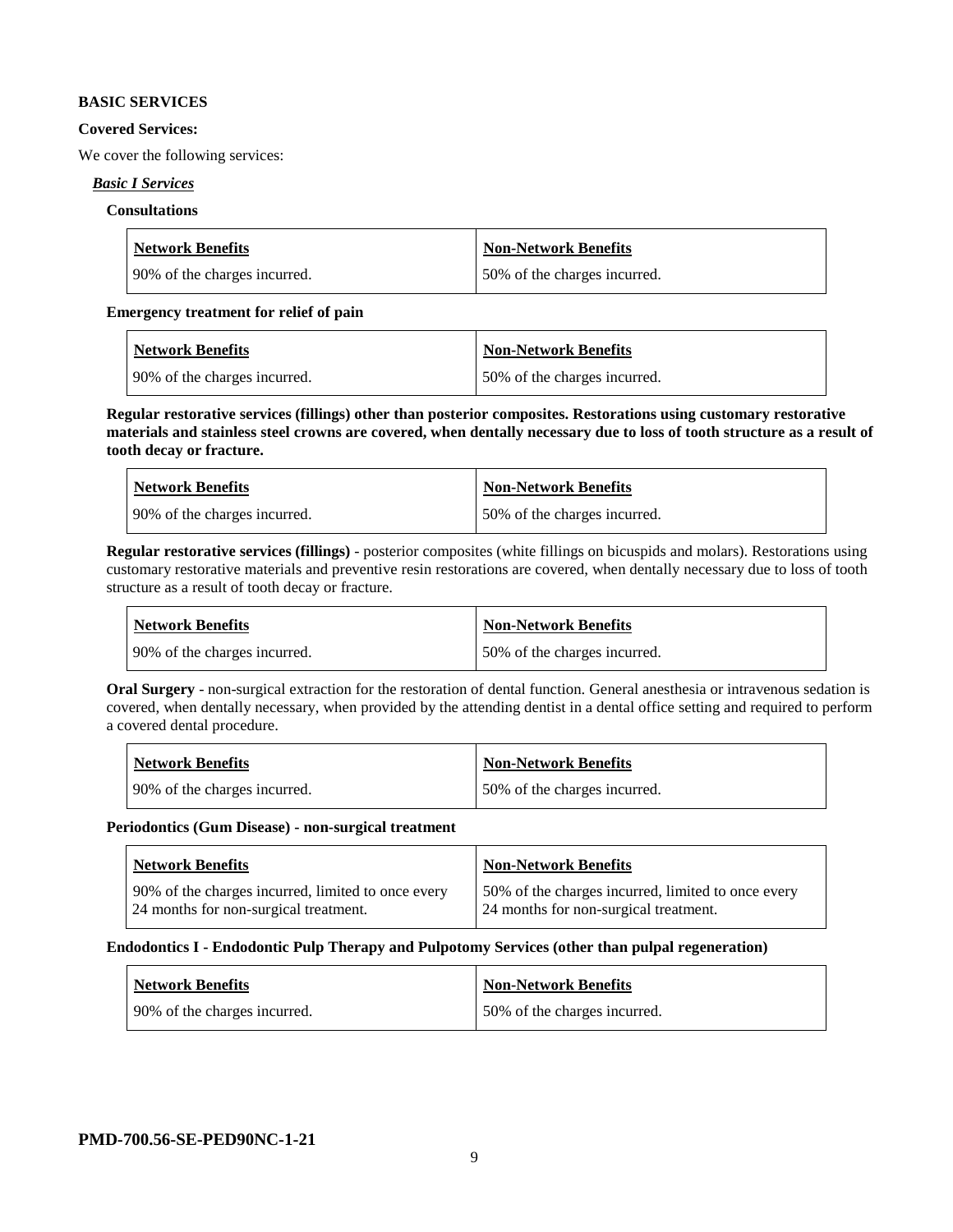#### **Endodontics II - All Other Endodontic Services (including pulpal regeneration)**

| <b>Network Benefits</b>      | <b>Non-Network Benefits</b>  |
|------------------------------|------------------------------|
| 90% of the charges incurred. | 50% of the charges incurred. |

#### *Basic II Services*

**Oral Surgery** - other than non-surgical extraction for the restoration of dental function. Services include, but are not limited to, removal of impacted teeth, incision or drainage of abscesses and removal of exostosis. General anesthesia or intravenous sedation is covered, when dentally necessary, when provided by the attending dentist in a dental office setting and required to perform a covered dental procedure.

| Network Benefits             | <b>Non-Network Benefits</b>  |
|------------------------------|------------------------------|
| 90% of the charges incurred. | 50% of the charges incurred. |

#### **Periodontics (Gum Disease) - surgical treatment**

| <b>Network Benefits</b>                            | <b>Non-Network Benefits</b>                        |
|----------------------------------------------------|----------------------------------------------------|
| 90% of the charges incurred, limited to once every | 50% of the charges incurred, limited to once every |
| 36 months for surgical treatment.                  | 36 months for surgical treatment.                  |

#### **Limitations:**

• Collection and application of autologous blood concentrate product is limited to once every 36 months.

#### **Not Covered:**

- Periodontal splinting.
- Orthognathic surgery (surgery to reposition the jaws).
- Harvest of bone for use in autogenous grafting procedure.
- Charges for surgical procedures for isolation of a tooth with a rubber dam.
- Non-intravenous conscious sedation, and drugs to treat anxiety or pain.
- Charges for endodontic endosseous implants.
- Charges for intentional reimplantation (including necessary splinting).
- Charges for canal preparation and fitting of preformed dowel or post.
- Charges for temporary crowns for fractured teeth.
- Charges for surgical placement of a temporary anchorage device.
- Charges for autogenous or nonautogenous osseous, osteoperiosteal or cartilage graft of the mandible or maxilla.
- Charges for anatomical crown exposure.
- Charges for the placement of a restorative foundation for an indirect restoration.
- Charges for periradicular services and bone grafts or other material used in conjunction with periradicular surgery.
- Charges for unspecified procedures.
- See "Services Not Covered" in item 3, of this Amendment.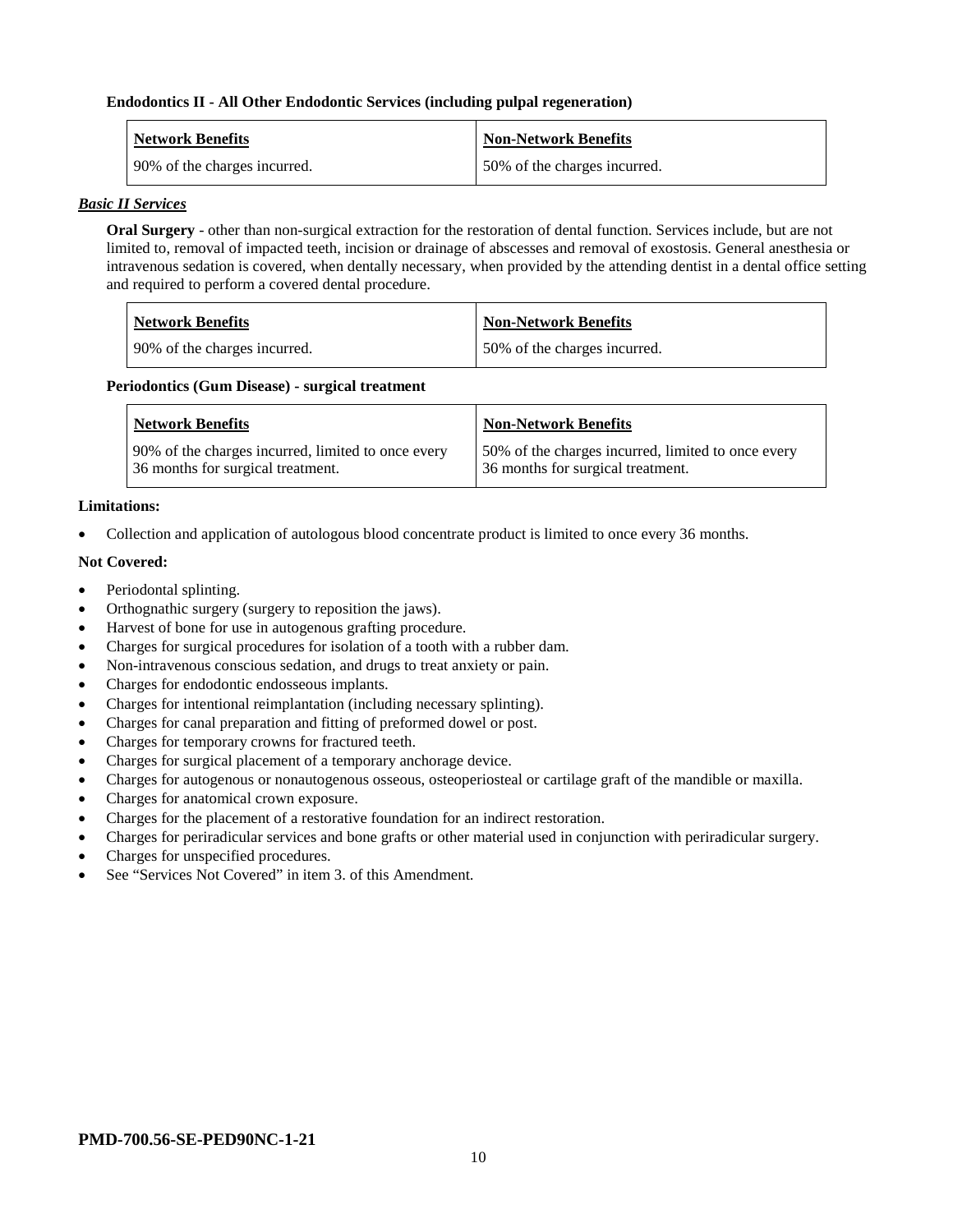## **SPECIAL SERVICES**

## **Covered Services:**

We cover the following services:

**Special Restorative Care** – extraorally fabricated or cast restorations (crowns, inlays and onlays) are covered when teeth cannot be restored with customary restorative material and when dentally necessary due to the loss of tooth structure as a result of tooth decay or fracture. If a tooth can be restored with a customary restorative material, but an onlay, crown, jacket, indirect composite or porcelain/ceramic restoration is selected, benefits will be calculated using the charge appropriate to the equivalent customary restorative material.

| <b>Network Benefits</b>       | <b>Non-Network Benefits</b>  |
|-------------------------------|------------------------------|
| 190% of the charges incurred. | 50% of the charges incurred. |

**Repair or recementing of crowns, inlays and onlays**

| <b>Network Benefits</b>      | <b>Non-Network Benefits</b>   |
|------------------------------|-------------------------------|
| 90% of the charges incurred. | 150% of the charges incurred. |

#### **Limitations:**

• Benefit for the replacement of a crown or onlay will be provided only after a five year period measured from the date on which the procedure was last provided, whether under this Amendment or not.

### **Not Covered:**

- Gold foil restorations.
- Onlays, veneers or partial crowns fabricated from extraorally cured composite resin or porcelain
- Charges for unspecified procedures.
- See "Services Not Covered" in item 3, of this Amendment.

### **PROSTHETIC SERVICES**

## **Covered Services:**

We cover the following services:

**Bridges** - initial installation of fixed bridgework to replace missing natural teeth, replacement of an existing fixed bridgework by a new bridgework, the addition of teeth to an existing bridgework, and repair or recementing of bridgework are covered. A given prosthetic appliance for the purpose of replacing an existing appliance will be provided when satisfactory evidence is presented that the new prosthetic appliance is required to replace one or more teeth extracted after the existing bridgework was installed.

| <b>Network Benefits</b>       | <b>Non-Network Benefits</b>  |
|-------------------------------|------------------------------|
| 190% of the charges incurred. | 50% of the charges incurred. |

**Dentures -** initial installation of full removable dentures to replace missing natural teeth and adjacent structures and adjustments during the six-month period following installation are covered. If a satisfactory result can be achieved through the utilization of standard procedures and materials but a personalized appliance is selected, or one which involves specialized techniques, the charges appropriate to the least costly appliance are covered. Replacement of an existing full removable denture by a new denture is covered. A given prosthetic appliance for the purpose of replacing an existing appliance will be provided when satisfactory evidence is presented that the new prosthetic appliance is required to replace one or more teeth extracted after the existing denture was installed. Repair of dentures, or relining or rebasing of dentures more than six months after installation of an initial or replacement denture are covered.

| <b>Network Benefits</b>      | <b>Non-Network Benefits</b>  |
|------------------------------|------------------------------|
| 90% of the charges incurred. | 50% of the charges incurred. |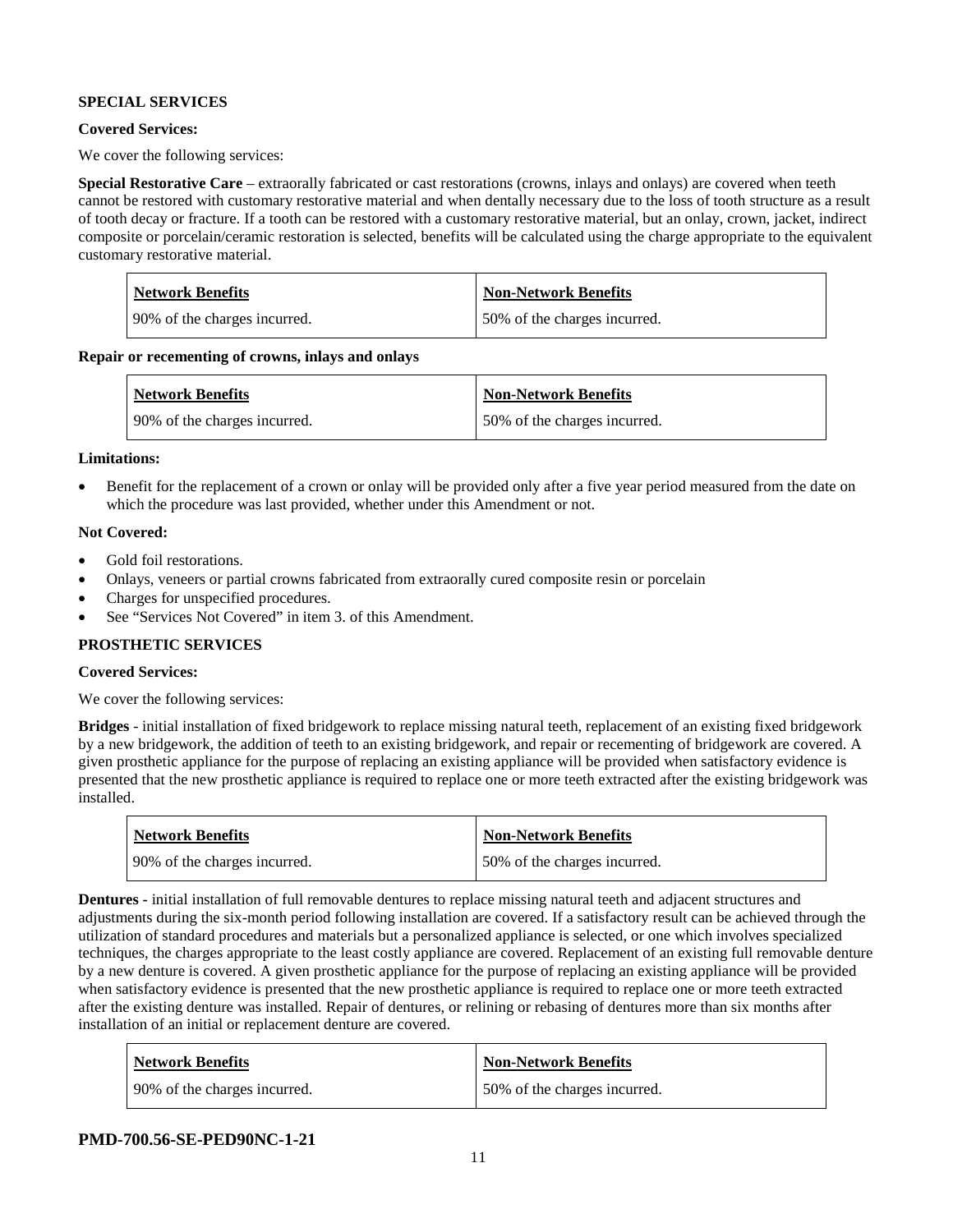**Partial Dentures** - Surveyed crowns which are not restorative but which are dentally necessary to facilitate the placement of a removable partial denture are covered. Initial installation of partial removable dentures to replace missing natural teeth and adjacent structures and adjustments during the six-month period following installation are covered. If a satisfactory result can be achieved by a standard cast chrome or acrylic partial denture, but a more complicated design is selected, the charges appropriate to the least costly appliance are covered. Replacement of an existing partial denture by a new denture, or the addition of teeth to an existing partial removable denture is covered. A given prosthetic appliance for the purpose of replacing an existing appliance will be provided when satisfactory evidence is presented that the new prosthetic appliance is required to replace one or more teeth extracted after the existing denture was installed. Repair of dentures, or relining or rebasing of dentures more than six months after installation of an initial or replacement denture are covered.

| <b>Network Benefits</b>       | <b>Non-Network Benefits</b>   |
|-------------------------------|-------------------------------|
| 190% of the charges incurred. | 150% of the charges incurred. |

**Occlusal guards** – occlusal guards for the treatment of bruxism are covered, including repair and relining of occlusal guards.

| <b>Network Benefits</b>      | <b>Non-Network Benefits</b>  |
|------------------------------|------------------------------|
| 90% of the charges incurred. | 50% of the charges incurred. |

#### **Tissue Conditioning**

| <b>Network Benefits</b>      | Non-Network Benefits         |
|------------------------------|------------------------------|
| 90% of the charges incurred. | 50% of the charges incurred. |

#### **Limitations:**

- Benefit for replacement of a prosthetic appliance will be provided only (a) if the existing appliance cannot be made serviceable, and (b) after a 5 year period measured from the date on which it was installed, whether under this Amendment or not.
- Occlusal guards are limited to one every 12 months, for members age 13 or older.

### **Not Covered:**

- Services for replacement of any missing, lost or stolen dental or implant-supported prosthesis.
- Services related to a prosthetic appliance which was installed or delivered more than 60 days after termination of coverage.
- Interim prostheses.
- Connector bars, stress breakers and precision attachments.
- Provisional pontics, crowns and retainer crowns.
- Copings.
- Charges for unspecified procedures.
- See "Services Not Covered" in item 3. of this Amendment.

### **DENTAL IMPLANT SERVICES**

#### **Covered Services:**

### We cover, **if dentally necessary**:

- the surgical placement of an implant body to replace missing natural teeth;
- removal and replacement of an implant body that is not serviceable and cannot be repaired after a period of at least five years from the date that the implant body was initially placed;
- initial installation of implant-supported prosthesis (crowns, bridgework and dentures) to replace missing teeth;
- replacement of an existing implant-supported prosthesis by a new implant-supported prosthesis, or the addition of teeth to an existing implant-supported prosthesis. We will replace an existing implant-supported prosthesis when satisfactory evidence is presented that (a) the new implant-supported prosthesis is required to replace one or more teeth extracted after the existing implant-supported prosthesis was installed, or (b) the existing implant-supported prosthesis cannot be made serviceable;
- repair of implant-supported prosthesis;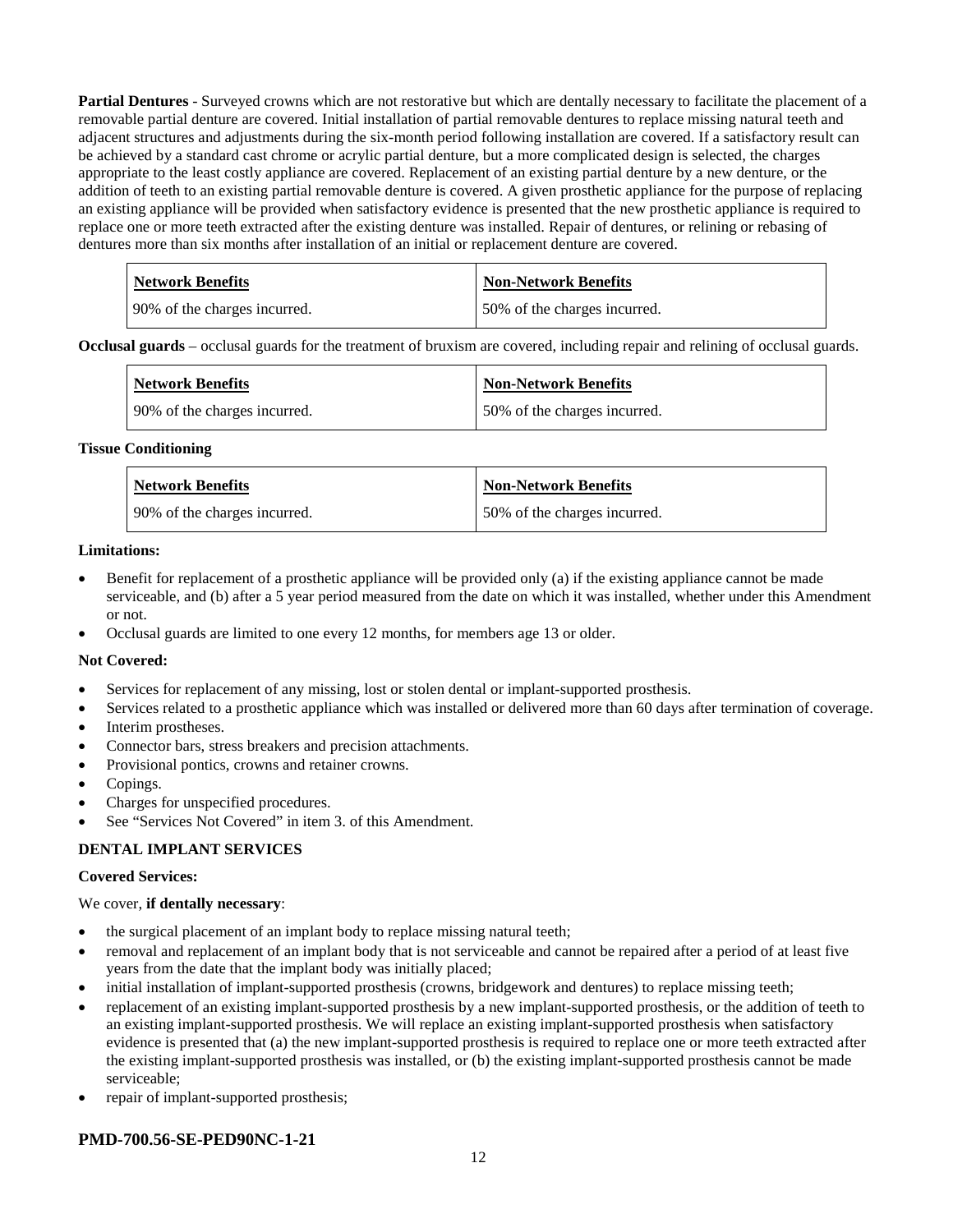other related implant services.

**Decisions about dental necessity are made by HealthPartners**' **dental directors, or their designees. If the dental directors or their designees determine that a tooth or an arch can be restored with a standard prosthesis or restoration, no benefits will be allowed for the individual implant or implant procedure. For the second phase of treatment (the prosthodontics phase of placing the implant crown, bridge, denture or partial denture), we will base benefits on the least costly, professionally acceptable alternative treatment.**

| <b>Network Benefits</b>      | <b>Non-Network Benefits</b>  |
|------------------------------|------------------------------|
| 90% of the charges incurred. | 50% of the charges incurred. |

## **Limitations:**

- Benefit for replacement of an existing implant-supported prosthesis that cannot be made serviceable will be provided only after a five year period measured from the date that the implant-supported prosthesis was initially placed, whether under this Amendment or not.
- Endosteal implants, surgical placement of an interim implant body, eposteal implants, transolsteal implants (including hardware), implant-supported complete or partial dentures, connecting bars, abutments, implant-supported crowns, and abutment supported retainers are limited to once every 5 years.
- Radiographic/surgical implant indexing is limited to once every 5 years.

## **Not Covered:**

- Charges for interim abutments or custom abutments, including placement.
- Charges for unspecified procedures.
- See "Services Not Covered" in item 3. of this Amendment.

## **EMERGENCY DENTAL CARE SERVICES**

### **Covered Services:**

We cover emergency dental care provided by network or non-network providers to the same extent as eligible dental services specified above and subject to the same deductibles, percentages and maximums.

| <b>Network Benefits</b>                                                                                                                                                             | <b>Non-Network Benefits</b>                                                       |
|-------------------------------------------------------------------------------------------------------------------------------------------------------------------------------------|-----------------------------------------------------------------------------------|
| Coverage level is the same as corresponding Network   Coverage level is the same as corresponding Non-<br>Benefits, depending on the type of service provided,<br>such as fillings. | Network Benefits, depending on the type of service<br>provided, such as fillings. |

### **Not Covered:**

See "Services Not Covered" in item 3. of this Amendment.

## **CLEFT LIP AND CLEFT PALATE SERVICES**

### **Covered Services For Dependent Children:**

We cover dental services for treatment of cleft lip and cleft palate. Orthodontic treatment of cleft lip and cleft palate will be covered only if it meets the Covered Services criteria under "Orthodontic Services" below.

| <b>Network Benefits</b>                              | <b>Non-Network Benefits</b>                           |
|------------------------------------------------------|-------------------------------------------------------|
| Coverage level is the same as corresponding Network  | Coverage level is the same as corresponding Non-      |
| Benefits, depending on the type of service provided, | Network Benefits, depending on the type of service    |
| such as Basic Services, Special Services or          | provided, such as Basic Services, Special Services or |
| Orthodontic Services, if applicable.                 | Orthodontic Services, if applicable.                  |

### **Limitations:**

• To the extent that these services are covered under the medical services, they are not covered as Pediatric Dental services.